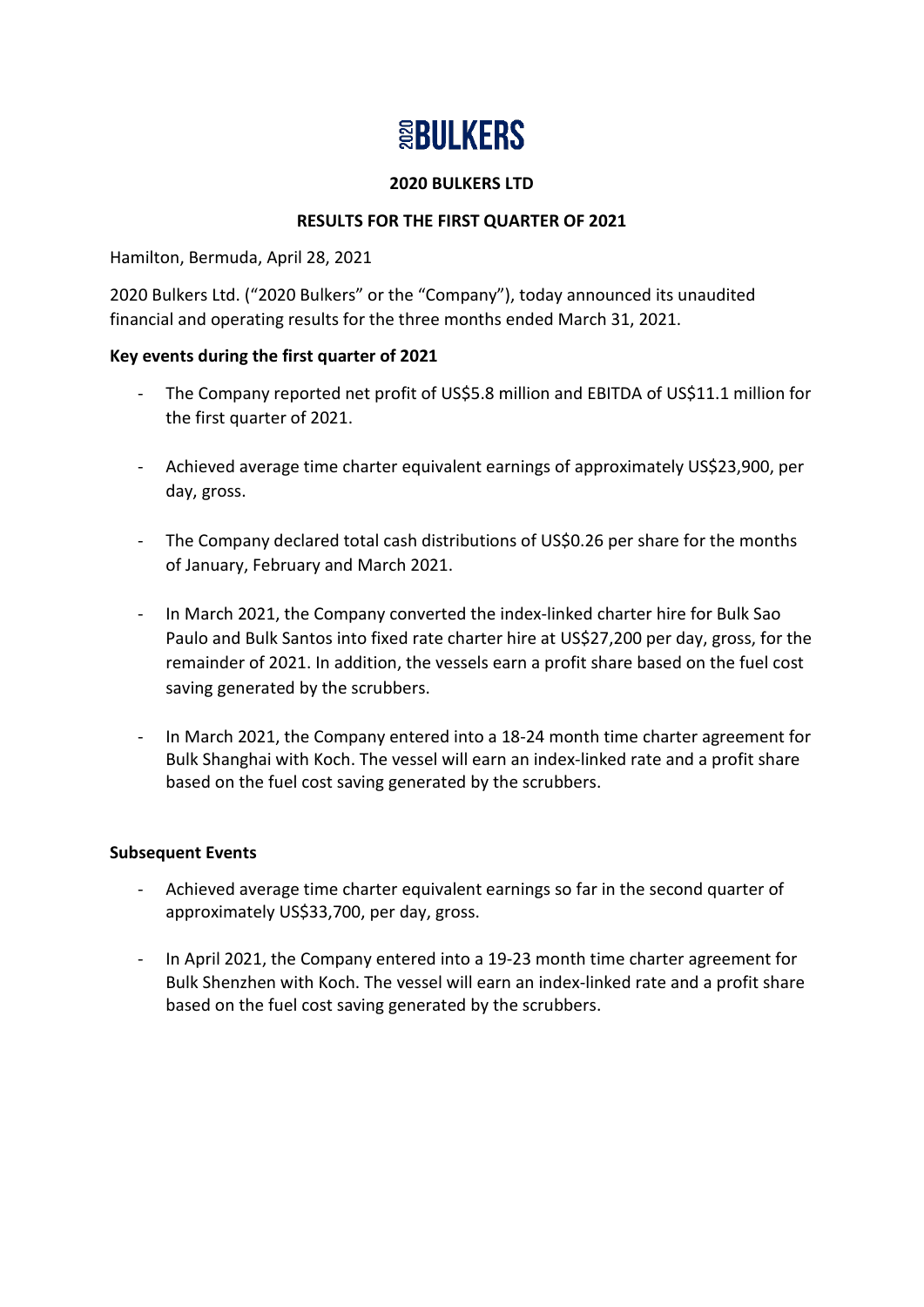#### **Management discussion and analysis**

#### *Consolidated Statements of Operations*

Operating revenues were US\$17.0 million for the three months ended March 31, 2021 (US\$7.8 million for the three months ended March 31, 2020). The increase compared to the three months ended March 31, 2020 is driven by all eight vessels in operation for the full three months and a significantly improved market. Six vessels were in operation during the three months ended March 31, 2020.

Total operating expenses were US\$8.8 million for the three months ended March 31, 2021 (US\$5.3 million for the three months ended March 31, 2020).

Vessel operating expenses were US\$4.1 million and US\$2.4 million for the three months ended March 31, 2021 and 2020, respectively. The increase compared to the three months ended March 31, 2020 is driven by the expansion of the fleet as discussed above under Operating revenues. Vessel operating expenses include an estimated US\$0.4 million in Covid-19 related expenses for the three months ended March 31, 2021.

Voyage expenses and commission were US\$1.0 million for the three months ended March 31, 2021 (US\$0.2 million for the three months ended March 31, 2020). The increase compared to the three months ended March 31, 2020 is due to the voyage contract expenses for Bulk Shenzhen.

General and administrative expenses were US\$0.8 million for the three months ended March 31, 2021 (US\$0.8 million for the three months ended March 31, 2020).

Depreciation and amortization were US\$2.9 million for the three months ended March 31, 2021 (US\$1.9 million for the three months ended March 31, 2020). The increase compared to the three months ended March 31, 2020 relates to depreciation on vessels delivered during June 2020.

Total financial expenses, net, were US\$2.4 million for the three months ended March 31, 2021 (US\$2.2 million for the three months ended March 31, 2020). The increase compared to the three months ended March 31, 2020 is due to interest on additional debt financing partly offset by lower interest rates.

#### *Consolidated Balance Sheets*

The Company had total assets of US\$395.2 million as of March 31, 2021, (December 31, 2020: US\$395.7 million).

Total shareholders' equity was US\$144.5 million and US\$142.1 million as of March 31, 2021 and December 31, 2020, respectively.

Total liabilities as of March 31, 2021, were US\$250.7 million (December 31, 2020: US\$253.6 million). The decrease is due to scheduled repayments on the Company's long term debt.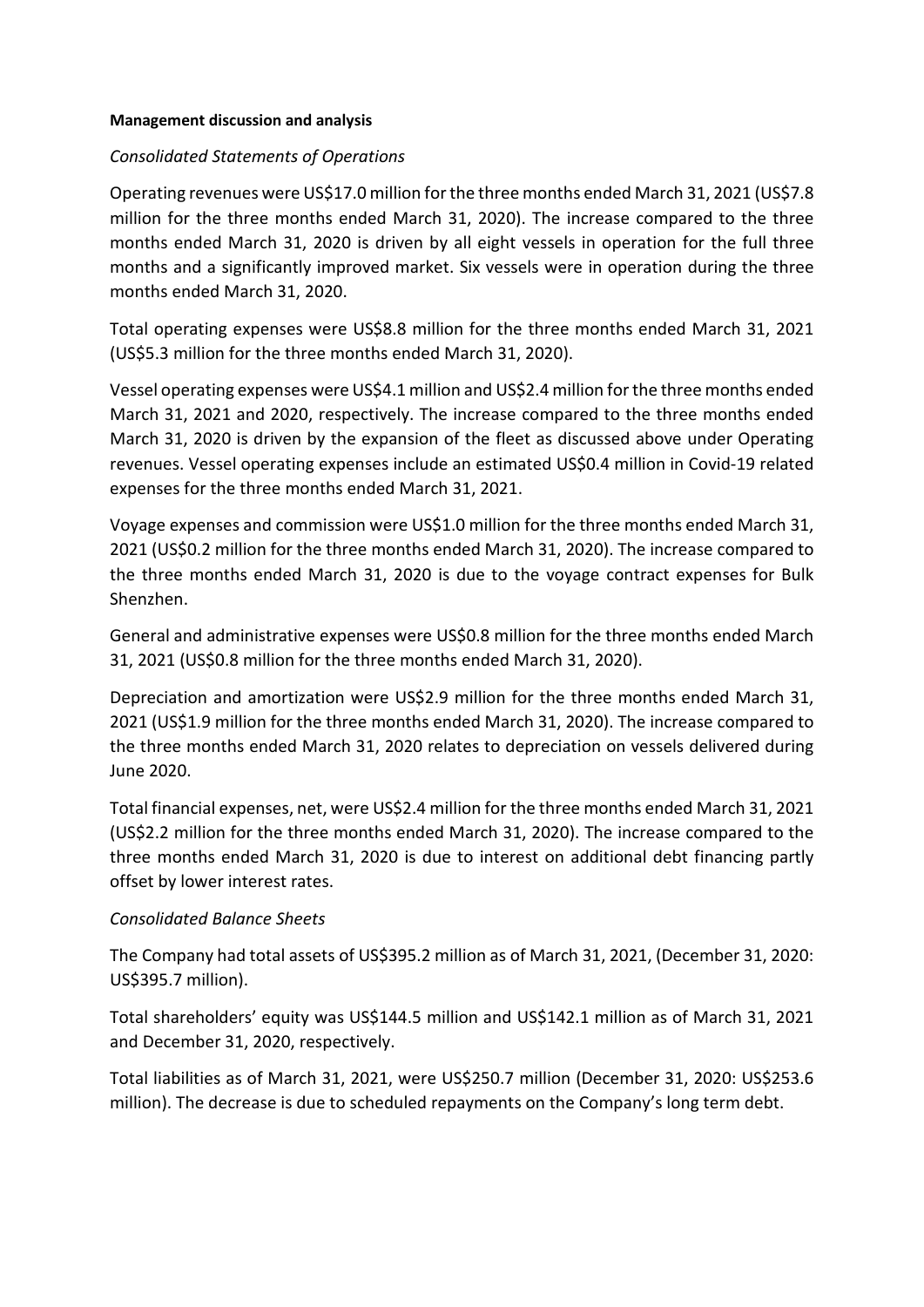## *Consolidated Statements of Cash Flows*

## *Three months ended March 31, 2021*

Net cash provided by operating activities was US\$9.0 million for the three months ended March 31, 2021 (US\$1.5 million for the three months ended March 31, 2020). The increase compared to the three months ended March 31, 2020 is due to earnings from eight vessels in operation for the full three months and a significantly improved market. Six vessels were in operation during the three months ended March 31, 2020.

Net cash used in investing activities was US\$nil for the three months ended March 31, 2021 (US\$62.2 million for the three months ended March 31, 2020). During the three months ended March 31, 2020 the Company paid delivery instalments of US\$60 million on Bulk Shenzhen and Bulk Sydney.

Net cash used in financing activities was US\$8.6 million during the three months ended March 31, 2021 (US\$55.8 million provided by financing activities during the three months ended March 31, 2020). The Company repaid US\$3.7 million of long-term debt as well as paying US\$4.9 million of cash distributions during the three months ended March 31, 2021. The Company drew US\$60.0 million on the term loan facility when the Company paid delivery instalments for Bulk Shenzhen and Bulk Sydney during the three months ended March 31, 2020. The Company also repaid US\$2.0 million of long-term debt as well as paying US\$1.5 million of dividends during the three months ended March 31, 2020.

As of March 31, 2021, the Company's cash and cash equivalents and restricted cash amounted to US\$20.4 million (December 31, 2020: US\$20.0 million).

#### **Corporate Developments and Financing**

The Board is pleased that the Company has remained profitable for each quarter following delivery of the first vessel in Q3 2019.

The Board remains focused on returning the majority of operational free cash flow after debt service back to shareholders on a monthly basis.

The Company has a solid funding situation with a cash position of approximately US\$20.5 million as of April 27, 2021.

Cash breakeven for the fleet, which includes expected general and administrative expenses, operating costs and debt service is estimated at approximately US\$14,500 per vessel per day for 2021.

The Company currently has around US\$225 million of net debt, corresponding to approximately US\$28 million per vessel. Based on the amortization profile of the debt and sale leaseback financing, debt will be repaid by approximately US\$15 million per year, corresponding to an annual average debt reduction of US\$1.85 million per vessel.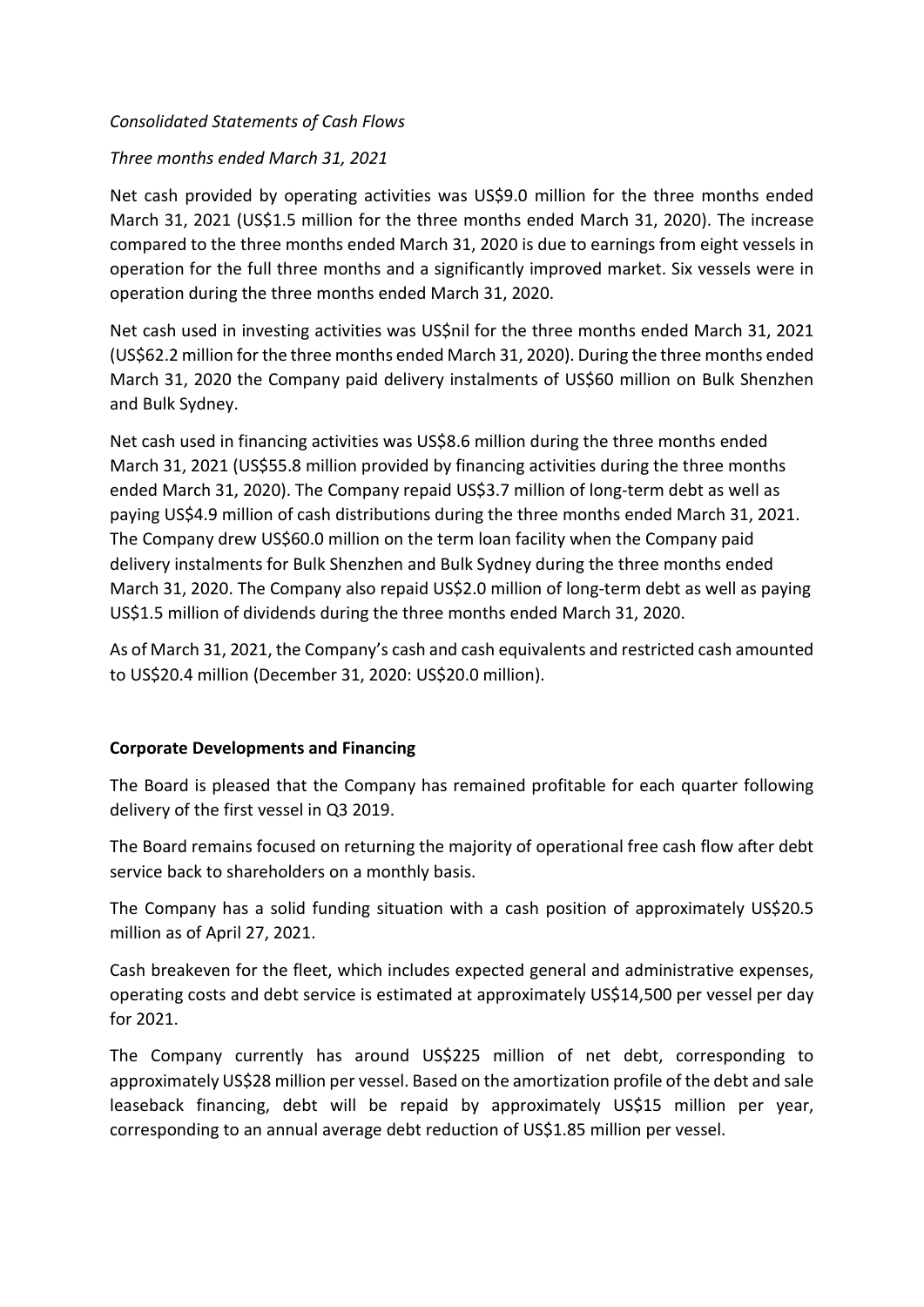#### **Commercial update**

In Q1 2021, the Company achieved average time charter equivalent earnings of approximately US\$23,900 per day, gross. The Company's vessels trading on index-linked time charter earned approximately US\$24,700 per day, gross, including average daily scrubber benefits of approximately US\$1,300 per day. The Company's vessels trading on fixed time charter earned approximately US\$23,600 per day, gross, including average daily scrubber benefits of approximately US\$1,500 per day. Bulk Shenzhen earned approximately US\$19,300 per day, gross.

The Baltic 5TC Capesize Index averaged US\$17,126 per day in Q1 2021.

So far in the second quarter, the Company has achieved time charter equivalent earnings of approximately US\$33,700 per day. The Baltic 5TC Capesize Index has averaged US\$28,056 per day in the same period.

# **Chartering update**

2020 Bulkers has outperformed the Baltic 5TC index for 18 out of 20 months since delivery of its first vessel.

Currently, 2020 Bulkers has six vessels trading on index-linked time charters. The Bulk Sao Paulo and Bulk Santos are trading on fixed time charters plus daily scrubber benefits. All the concluded charters represent a significant earnings premium to a standard Capesize vessel driven by the additional cargo intake and lower fuel consumption. Charterers are also paying a premium to reflect the economic benefit of our vessels' scrubbers. The Company continues to see strong interest from first class charterers.

For the second quarter and the second half of 2021, the Company has fixed employment for approximately 550 days at US\$27,200 per day and a voyage charter contract for 28 days with estimated US\$18,300 net earnings per day. 1,622 operating days are linked to the development in the Capesize spot market. Based on the Company's constructive market view, our strategy is to maintain a high exposure to the spot market for the remainder of the year. The structure of our index-linked contracts allows the Company to convert these charters to fixed rates on the basis of the prevailing FFA market from time to time, should we wish to increase our level of fixed charter coverage.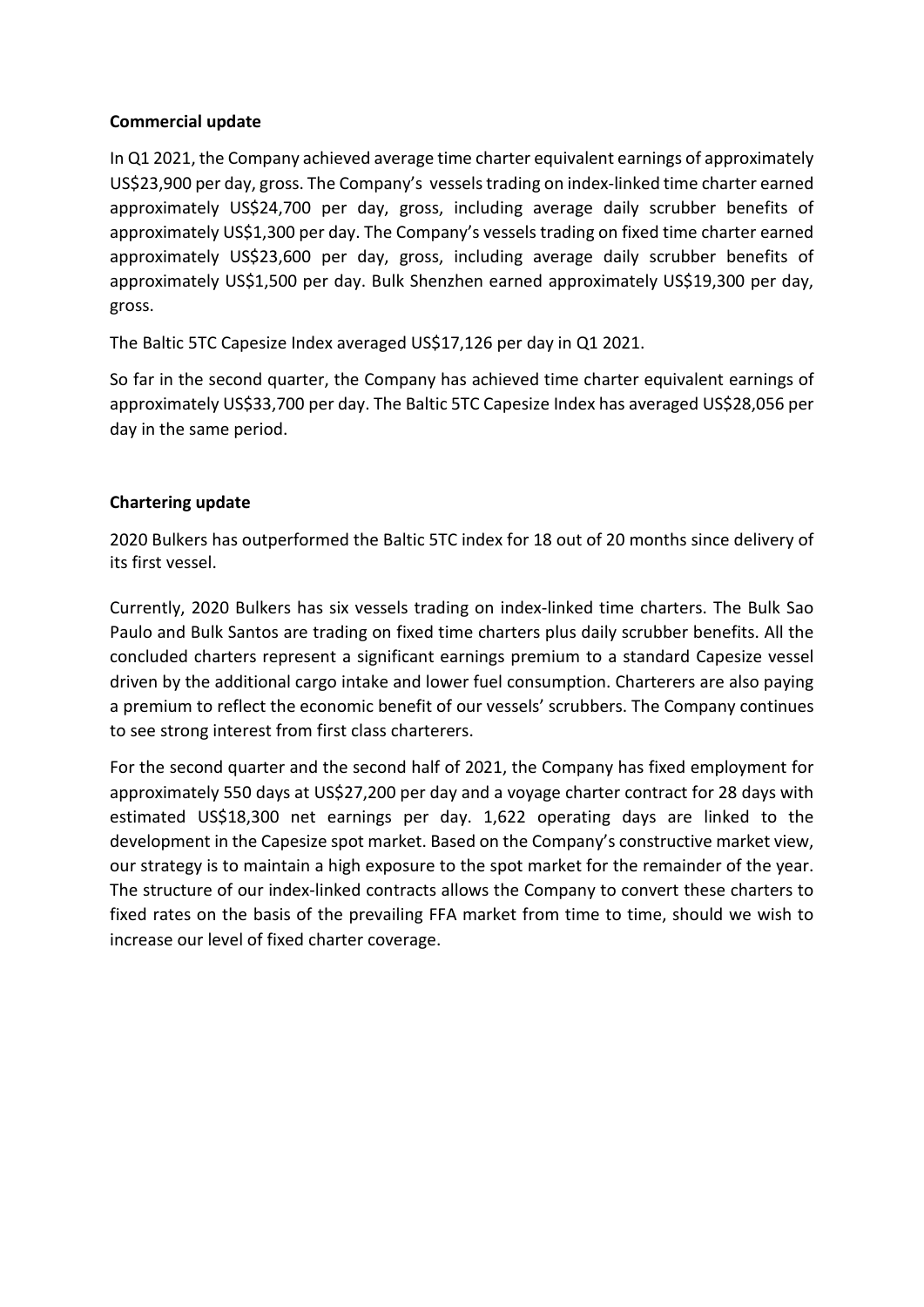The current chartering status is summarized in the table below:

| Ship name              | <b>Delivery</b> | <b>Charterer</b> | Rate US\$                                                                                           | <b>Charter expiry</b> |
|------------------------|-----------------|------------------|-----------------------------------------------------------------------------------------------------|-----------------------|
| <b>Bulk Sandefjord</b> | Aug-19          | Koch             | Index linked + premium +<br>scrubber benefit                                                        | Aug 22                |
| <b>Bulk Santiago</b>   | $Sep-19$        | Koch             | Index linked + premium +<br>scrubber benefit                                                        | Nov $21 -$ Jan 22     |
| <b>Bulk Seoul</b>      | Oct-19          | Koch             | Index linked + premium +<br>scrubber benefit                                                        | Dec 21 – Feb 22       |
| <b>Bulk Shanghai</b>   | <b>Nov-19</b>   | Koch             | Index linked + premium +<br>scrubber benefit                                                        | Sep 22 - Mar 23       |
| <b>Bulk Shenzhen</b>   | Jan-20          | Koch             | Index linked + premium +<br>scrubber benefit                                                        | Nov $22 -$ Mar $23$   |
| <b>Bulk Sydney</b>     | Jan-20          | Koch             | Index linked + premium +<br>scrubber benefit                                                        | <b>Jan 23</b>         |
| <b>Bulk Sao Paulo</b>  | <b>Jun-20</b>   | Glencore         | 27,200 + scrubber benefit<br>(until Dec. 31, 2021), Index<br>linked + premium + scrubber<br>benefit | $May - Jul 23$        |
| <b>Bulk Santos</b>     | <b>Jun-20</b>   | Glencore         | 27,200 + scrubber benefit<br>(until Dec. 31, 2021), Index<br>linked + premium + scrubber<br>benefit | $May - Jul 23$        |

#### **Market commentary**

Capesize rates averaged US\$17,126 in the first quarter of 2021, up from US\$4,569 during the first quarter of 2020. The Baltic 5TC Capesize index today stands at US\$37,453 per day having averaged US\$28,056 per day so far in the second quarter.

The improved rates compared to the same period in 2020 are driven by strong iron ore export volumes as well as a slowdown in the delivery of newbuildings. Brazilian iron ore exports for the first 17 weeks of 2021 reached 100 million tons, an increase of 15,2% compared to the same period last year. Vale, Brazil's largest iron ore producer, reported iron ore production of 68 million tons during the first quarter of 2021, whilst maintaining their full-year production guidance of 315-335 million tons for the full year, suggesting increased export volumes may be expected out of Brazil for the remainder of the year. Longer term, Vale maintains ambitions to increase output to more than 400 million tons per year within the coming years. If Vale is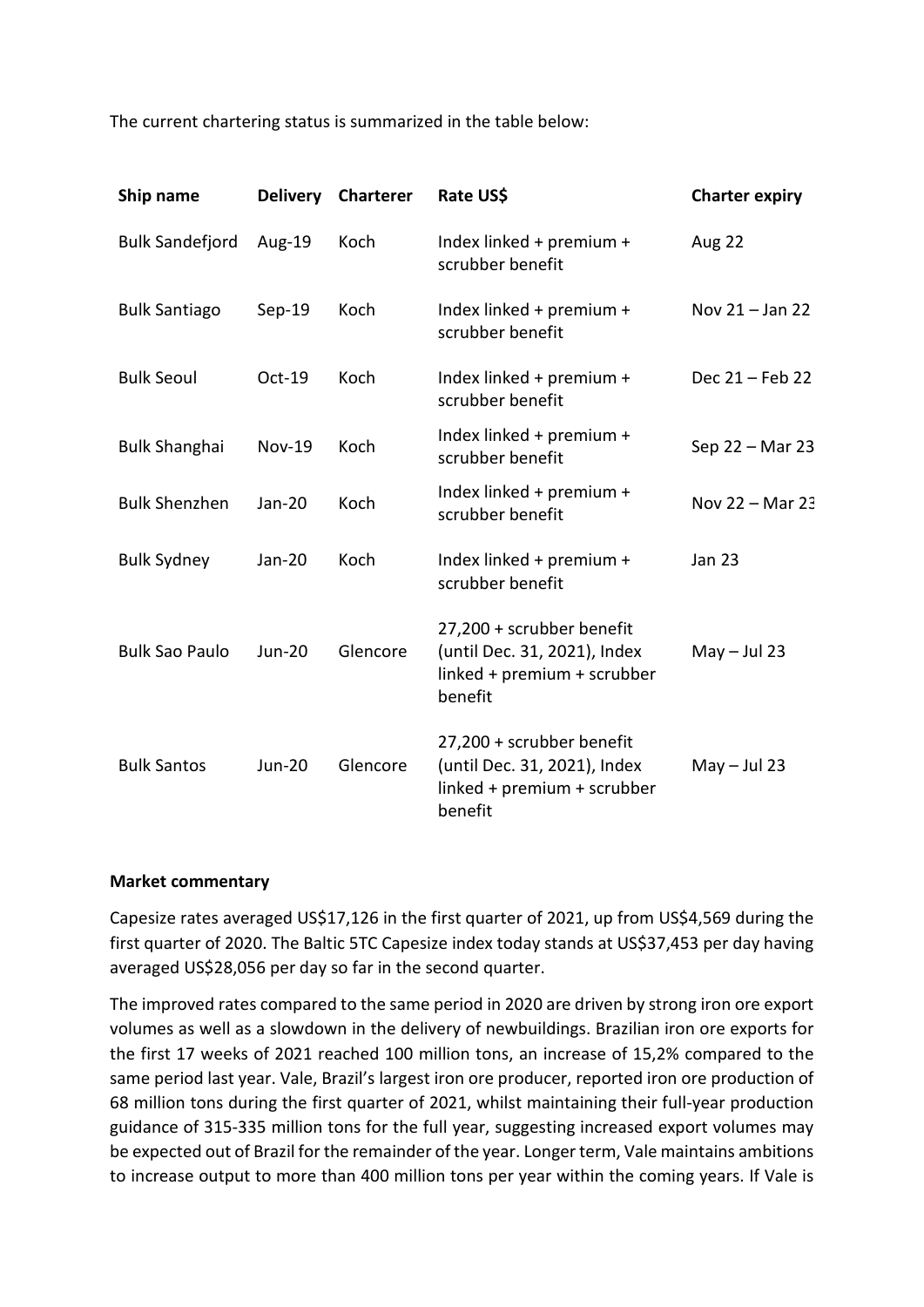able to meet its targets, the production increase will have a positive effect on ton-mile demand for the Capesize market as one ton of iron ore exported from Brazil requires approximately three times the shipping capacity, compared to one ton exported from Australia. Iron ore exports out of Australia for the first 17 weeks of 2021 reached 282 million tons, an increase of 3% compared to the same period last year.

The Chinese steel industry continues to be the most important demand driver for seaborne iron ore, with an estimated 70% share of total imports. Chinese steel production for January through March 2021 was up 14% compared to the same period in 2020. Although the Chinese government during recent months has imposed restrictions on steel production in certain areas in order to limit pollution, the most recent production data show no signs of a slowdown, with average steel production at the large and medium-sized steel mills in China reaching an all-time high for the period April 10 - April 20. Strong end user demand has led to an increase in steel prices of 20% so far this year. The Company believes the Chinese economic stimulus following the Covid-19 outbreak will continue to have a positive effect on steel demand in the coming quarters. Steel production in the rest of the world has already recovered to the levels seen prior to the outbreak of Covid-19 and is expected to recover further once vaccines against Covid-19 are widely distributed.

Chinese iron ore imports were up 8% year over year for the period January through March 2021, with March showing an increase of 18% compared to March 2020.

Chinese iron ore port inventories currently stand at 135.9 million tons, compared to 118 million tons a year ago. The current inventories represent 32 days of consumption, down from 33 days at the same time last year.

Growth in vessel supply is expected to moderate in 2021 with a Capesize orderbook of 18 million dwt, down from 25 million dwt delivered in 2020. The Capesize orderbook for 2022 currently stands at 8 million tons. Due to the large influx of orders for container vessels during the recent months, Chinese yard capacity is constrained, with less than 10 slots for Capesize and Newcastlemax vessels currently being marketed for delivery until the end of 2023. New ordering is expected to remain subdued due to lack of financing available from traditional lenders, as well as technological uncertainties as it relates to the optimal propulsion systems to meet the shipping industry's ambitions for de-carbonization. During 2020, 50 Capesize vessels, totaling 11.6 million dwt were scrapped. So far in 2021, 11 Capesize vessels, totaling 2.8 million dwt have been scrapped.

# **Dry bulk fleet development**

The global dry bulk fleet stands at 919 million dwt as of April 1, 2021, up from 888 million dwt in April, 2020.

The current orderbook for dry bulk vessels currently stands at 5.6% of the existing fleet, down from 9.7% in April 2020.

5 million dwt have been ordered this year, compared to 13.5 million dwt ordered in 2020.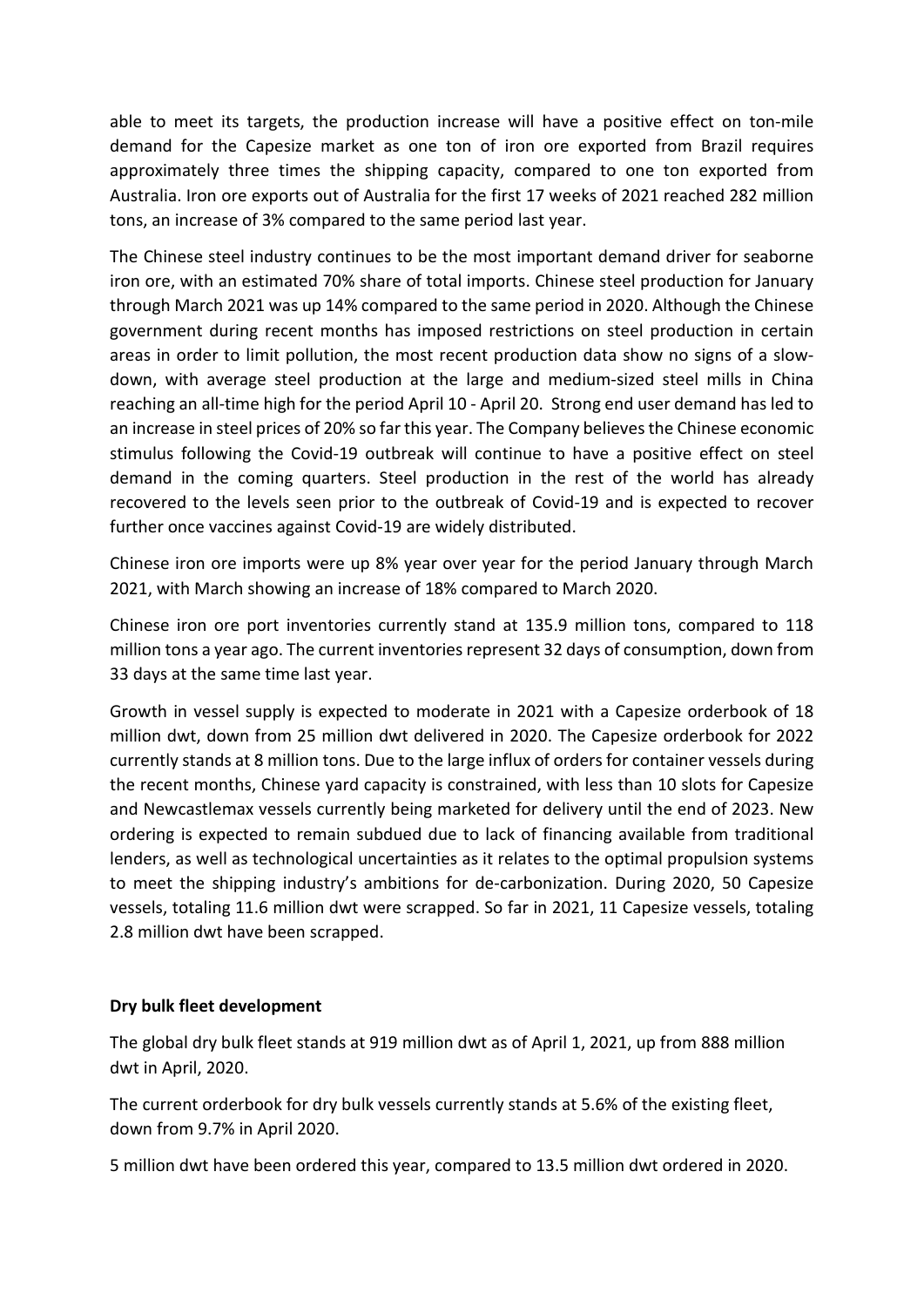A total of 4 million dwt has been scrapped year to date, compared to 4.2 million dwt for the same period in 2020.

# **Impact of Covid-19**

Port restrictions, including immigration restrictions and quarantine measures related to Covid-19, continue to create challenges for crew changes on regular intervals. The Company estimates that operating expenses was negatively impacted by approximately US\$600 per day per vessel on average during the first quarter due to increased costs related to travel, quarantines and testing of crews.

Additionally, the Company recorded approximately 6.8 days of off-hire in the first quarter due to vessels deviating from their optimal route in conjunction with crew changes. We expect to continue to incur higher than normal operating expenses as well as some off-hire related to crew changes for as long as Covid-19 continues to have an impact.

We continue to work closely with our technical managers to protect the safety and well-being of our crews while minimizing potential off-hire related to crew changes.

The Board continues to thank the dedicated seafarers aboard our vessels, many of whom continue to have their terms of service onboard extended due to logistical difficulties.

# **Outlook**

2020 Bulkers has a robust financial structure with moderate financial leverage and a solid cash position. Our operating cash breakeven, which is estimated at approximately US\$14,500 per vessel per day for 2021, is significantly lower than the current FFA curve for the balance of 2021, which implies earnings of approximately US\$40,000 per day for a scrubber fitted Newcastlemax.

Taking into account the Company's fixed time charter coverage for two vessels, the six vessels that are exposed to the spot market from May through the end of 2021 need to earn approximately US\$10,000 per day for the Company to cover its operating cash breakeven.

The Company will continue its strong capital discipline, and will remain focused on returning the majority of free cash flow to shareholders as monthly cash distributions.

# **Invitation to webcast and conference call Q1 2021 results**

2020 Bulkers Ltd. will release its financial results for the first quarter of 2021 on Wednesday, April 28, 2021. A conference call and webcast will be held at 3:00 PM CET. The earnings report and presentation will be available from the Investor Relations section on www.2020bulkers.com on the same day.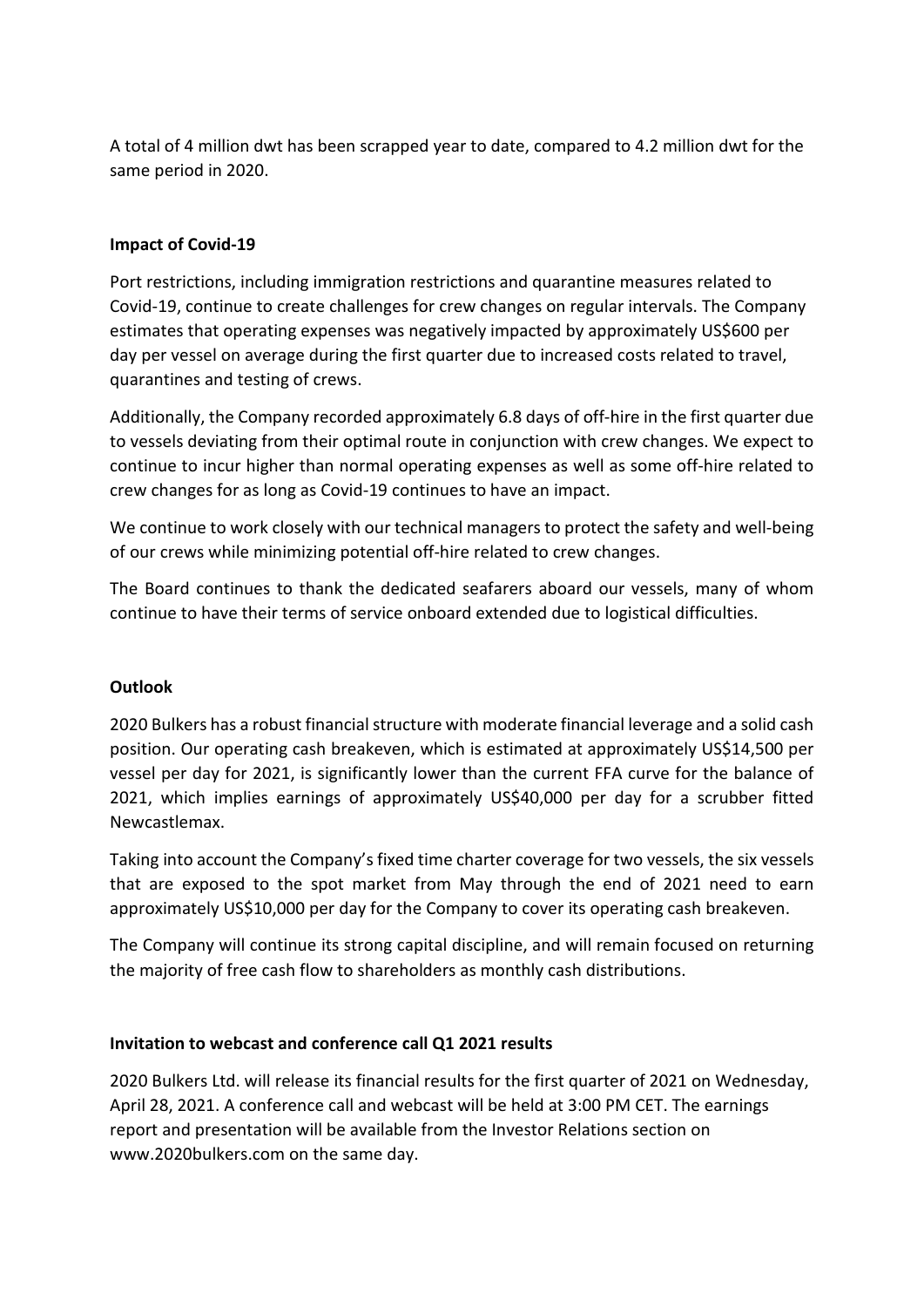In order to listen to the presentation, you may do one of the following:

Listen-only webcast (including the slide presentation): [https://edge.media](https://edge.media-server.com/mmc/p/nvjvh4np)[server.com/mmc/p/nvjvh4np](https://edge.media-server.com/mmc/p/nvjvh4np) or you can click the "Webcast" link on [www.2020bulkers.com/investor-relations/](http://www.2020bulkers.com/investor-relations/)

#### Telephone conference

Dial in details, Participants:

In the 10 minutes prior to call start time, please call the appropriate participant dial-in number and enter the Event Plus Passcode stated below. Please leave any information requested after the tone.

## **Event Plus Passcode:.. 7856447**

Standard International: +44 (0) 2071 928338 Norway (local): ............+47 21 56 30 15 Norway (toll free):.......800 568 65 UK (local): ....................+44 (0) 844 481 9752 UK (toll free): ................0800 279 6619 US (local):.....................+1646 741 3167 US (toll free): ...............1877 870 9135

Participants will be asked for their full name & Conference ID.

There will be a Q&A session after the presentation.

# **Forward-Looking Statements**

This announcement includes forward looking statements. Forward looking statements are, typically, statements that do not reflect historical facts and may be identified by words such as "anticipate", "believe", "continue", "estimate", "expect", "intends", "may", "should", "will" and similar expressions. The forward-looking statements in this announcement are based upon various assumptions, many of which are based, in turn, upon further assumptions. Although 2020 Bulkers Ltd. believes that these assumptions are reasonable, they are, by their nature, uncertain and subject to significant known and unknown risks, contingencies and other factors which are difficult or impossible to predict and which are beyond our control. Such risks, uncertainties, contingencies and other factors could cause actual events to differ materially from the expectations expressed or implied by the forward-looking statements included herein.

The information, opinions and forward-looking statements contained in this announcement speak only as of the date hereof and are subject to change without notice.